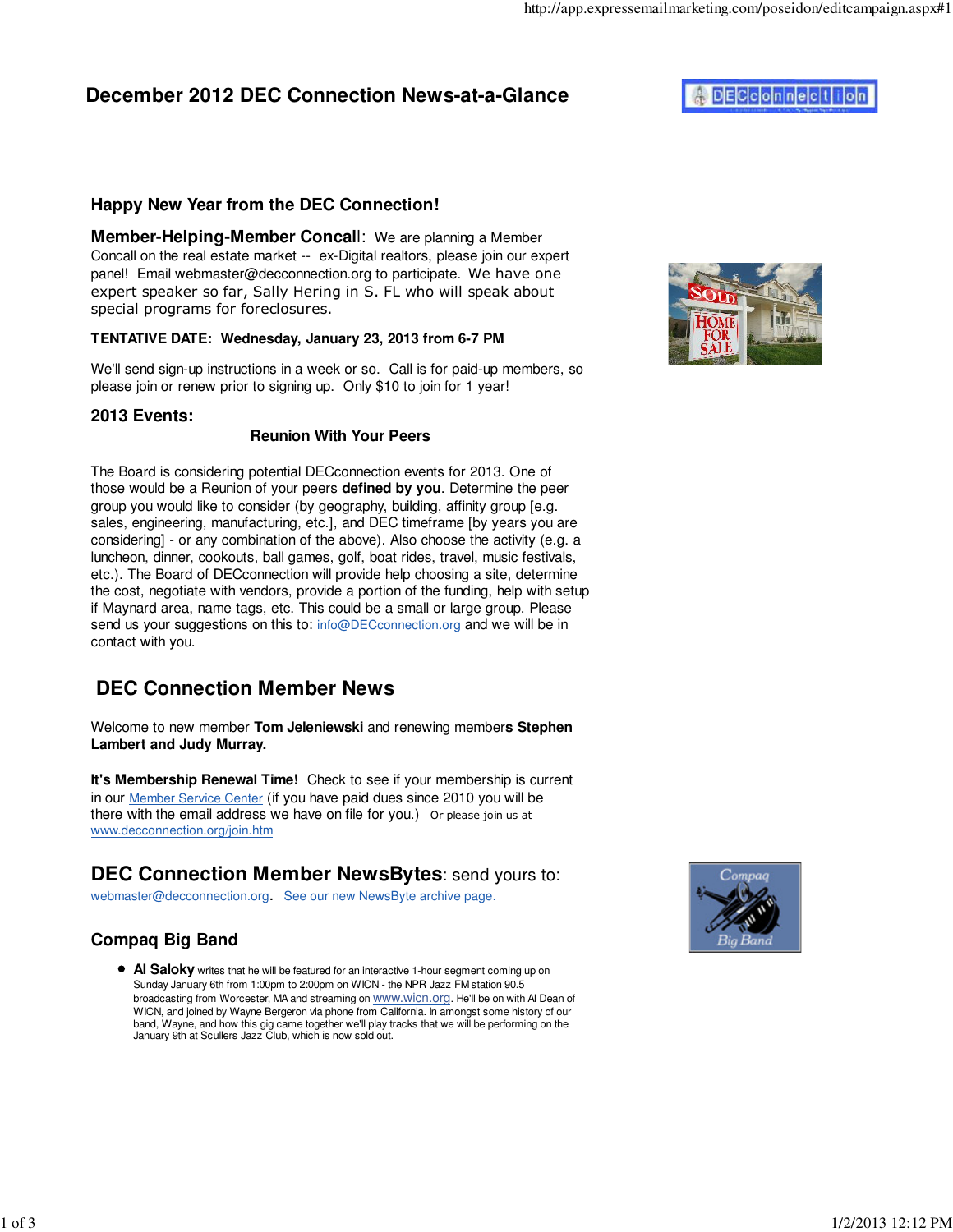### **Website Updates**:

- The PBS video of the documentary about Ken and the history of DEC, Digital\_Man/Digital\_World, is available online (\$25+s/h) from the PBS store: http://www.shoppbs.org/product/index.jsp?productId=13315614 It's a wonderful hour-long nostalgia trip. Enjoy!
- $\bullet$ **History and Culture page**: Galen Davis sent in a copy of the original Digital Telephone Book.
- **Links page**: We added a section called Volunteer activities if you have an organization you 'd like to post, email webmaster@decconnection.org
- **NewsByte Archive** will have member notes posted on a cumulative basis.
- Use your **MEMBER SERVICE CENTER**! Use the gold Member Login button if you have paid dues since 2010. There are queries to find members in your area, and forms to submit to update your profile, send your news, DEC stories, and business listings for our public online yellow pages. You can check your dues status and renew your membership online. You can email a small photo for your profile, access or request membership in our LinkedIn Group, and send info for articles such as Featured Entrepreneur.
- **DEC Stories submitted by our members and readers We are still** collecting your unusual, humorous or just favorite DEC stories. Email them to webmaster@decconnection.org. They should be one page or less and be entertaining to our members. Click on this link to enjoy the ones submitted so far.
- Would you like to be a Featured Member Entrepreneur? Email webmaster with details - 2-3 paragraphs about your business and your photo.
- If you are a member you are entitled to join our Linked In DECconnection Group. Request from within LinkedIn to be added or email webmaster.
- Ken Olsen Memorials submitted by our members and readers we are still adding to this page, send yours! Gordon College's Memorial Service for Ken is posted on our **About Ken Olsen page.** Download time is 10-60 min. before it plays - files are 75, 260 and 800 MB - so please be patient.
- **Product and Services Page has videos and photos. Please submit** suggestions and content, such as presentations or documents that describe product families, to webmaster@decconnection.org.